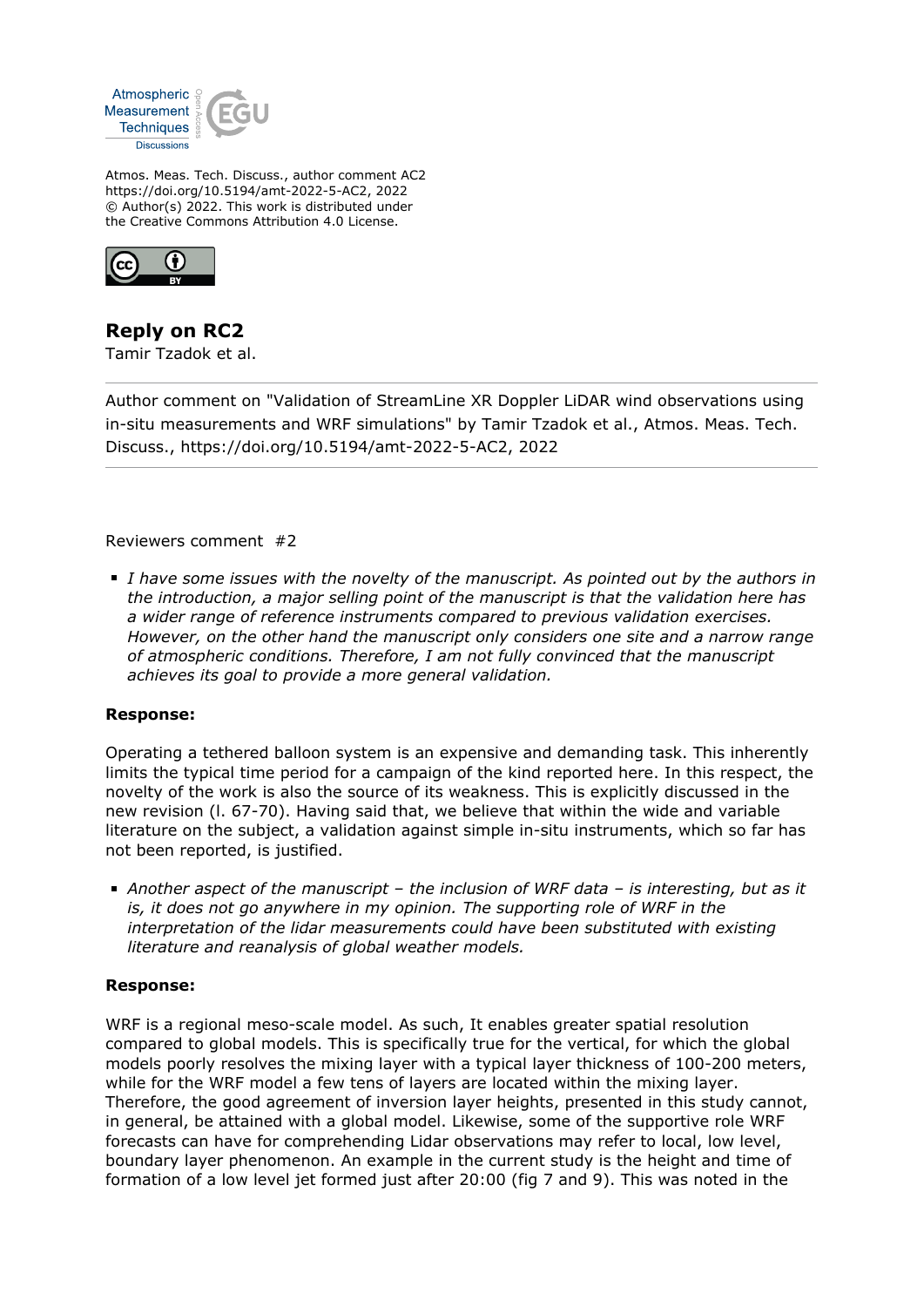revised version (l. 369)

*The introduction should include more relevant literature and it could be more precise. The methods are too sparse with information on the instruments to which the Doppler lidar is compared. The manuscript would also benefit from further polishing (consistent formatting, correct notation for units, etc.).*

#### **Response:**

- More relevant references were added to the introduction.
- Technical specifications regarding the various measurement systems have been added in chapter 2.

#### *Specific comments*

*Line 23-25: Statement is too general. For example in foggy conditions or in the absence of aerosol other instruments are preferable.*

#### **Response:**

Statement was rephrased.

*Line 27: "Emitted laser beam" would be more precise than "reference".*

#### **Response:**

Corrected

*Line 28: Pearson (2009) and subsequent citations therein might be a better references here, because they relate to the instrument used in this study. (Pearson, G., Davies, F., & Collier, C. (2009). An Analysis of the Performance of the UFAM Pulsed Doppler Lidar for Observing the Boundary Layer, Journal of Atmospheric and Oceanic Technology, 26(2), 240-250).*

#### **Response:**

The reference is indeed very relevant and was added. Thank you

*Line 28-30: Statement is too general. I recommend listing specific advantages over a particular measurement technique.*

#### **Response:**

Corrected as required.

*Line 31-34: The provided examples should be supported with references to literature.*

#### **Response:**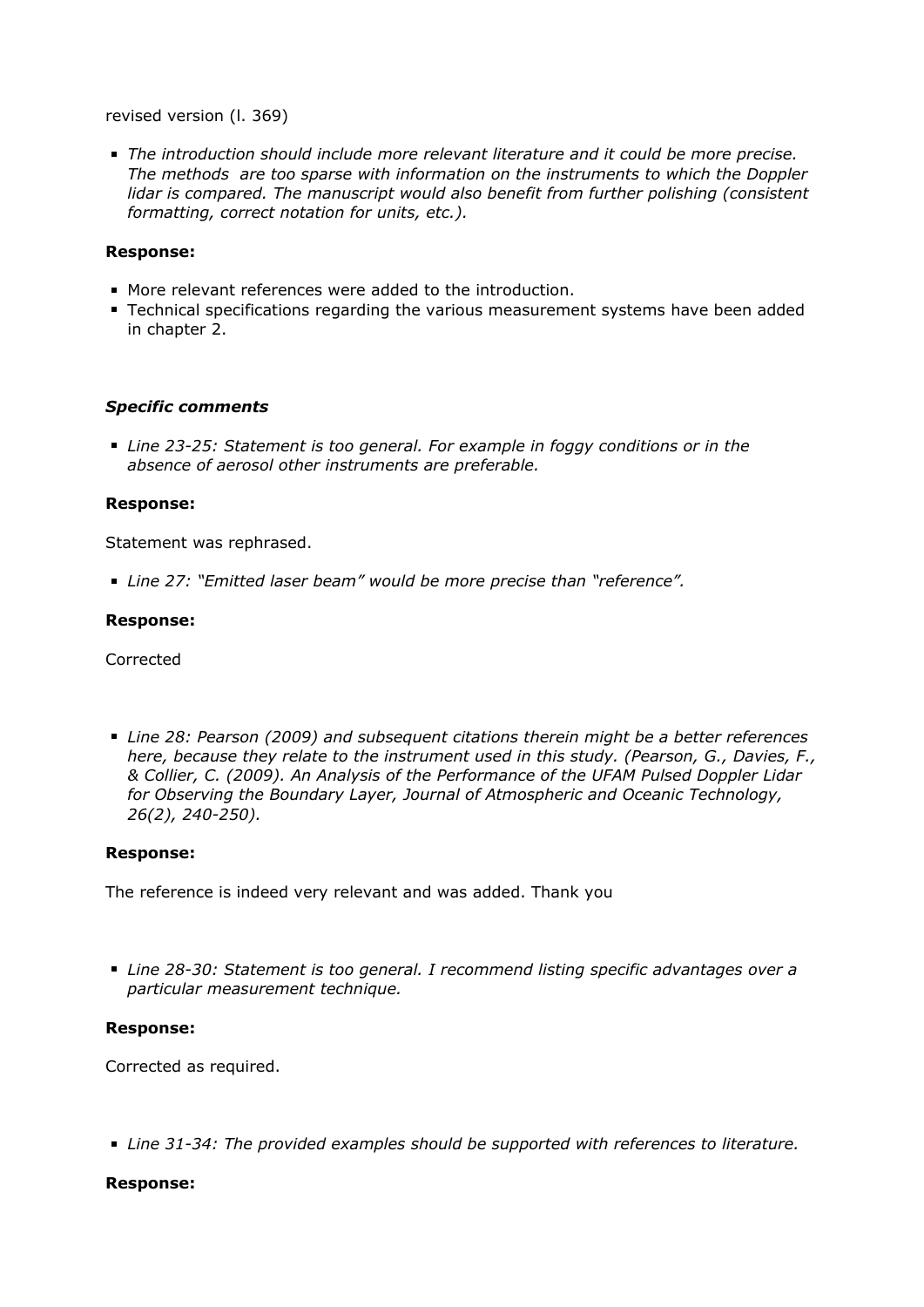Corrected as required.

*Line 39: More importantly, the mathematical manipulations require certain assumptions on the state of the atmospheric flow.*

# **Response:**

Corrected as required.

*Line 43: Please provide references for the various studies mentioned.*

### **Response:**

The sentence was removed. The studies are presented in the table..

*Line 45-47: The following study also validates this lidar type against a tower: Newsom, R. K., Brewer, W. A., Wilczak, J. M., Wolfe, D. E., Oncley, S. P., and Lundquist, J. K.: Validating precision estimates in horizontal wind measurements from a Doppler lidar, Atmos. Meas. Tech., 10, 1229–1240, https://doi.org/10.5194/amt-10-1229-2017, 2017.*

# **Response:**

The table was updated.

*Line 83: The site description could be more precise. What is the topography surrounding the site? Are there surface roughness elements like plants, trees or buildings and what is their approximate height (important to know if the measurements might be affected by the roughness sublayer)?*

### **Response:**

A detailed description of the location including land use and topography is added.

*Line 105: Specify which frequency that is (e.g. the laser-repetition frequency or the sampling frequency of the return signal).*

### **Response:**

Sampling frequency , now presented in table 2.

*Section 2.2, 2.3 and 2.4: Information provided for the instruments other than the lidar is thin. What is the accuracy / precision for those instruments? Did the tethered balloon record its position and drift? Why the random sampling time for the tethered balloon? On which site of the tower were the instruments located (tower effects)? How often were the radiosondes launched?*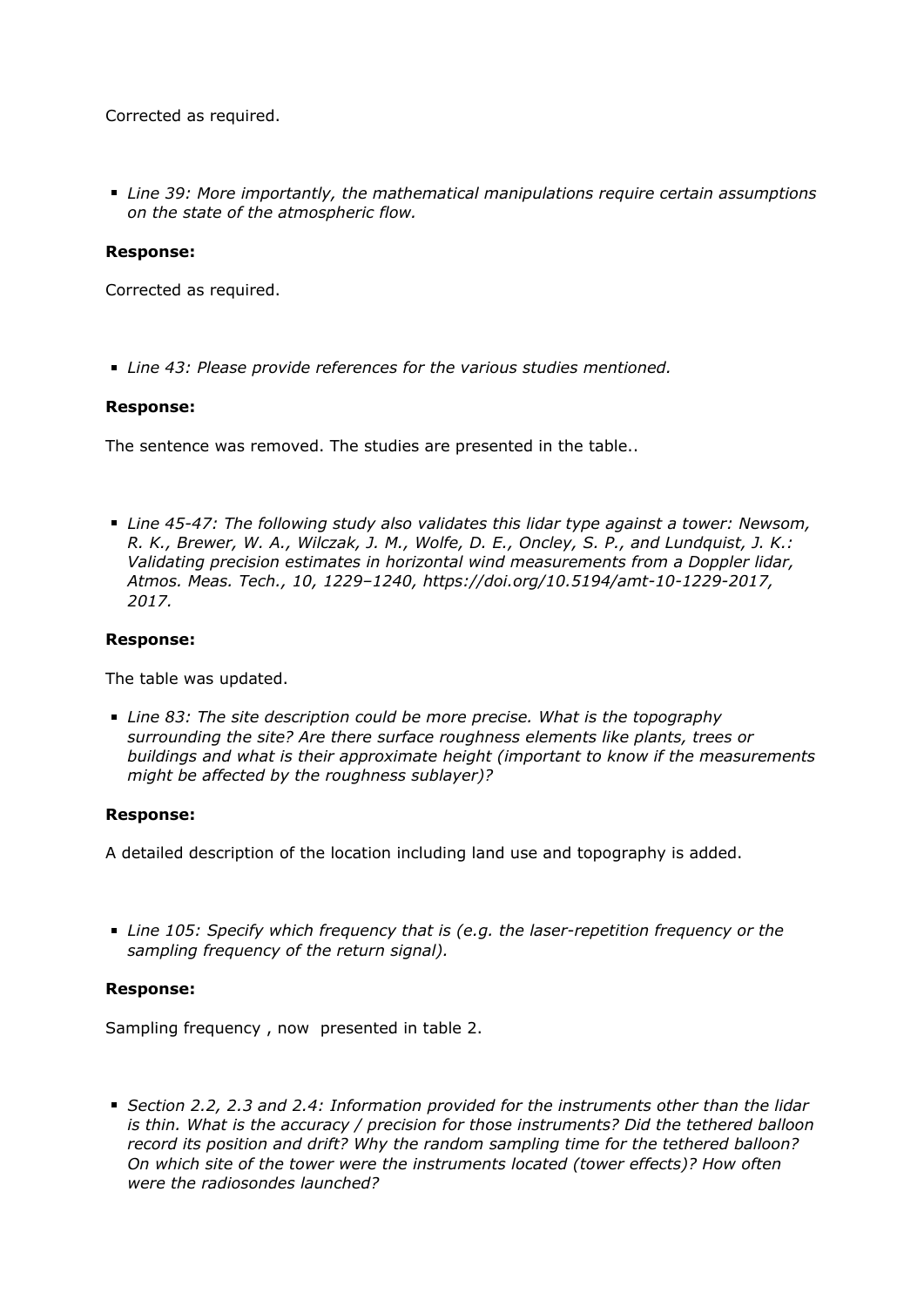# **Response:**

- Accuracy and precision of the instruments is now reported.
- The tethered balloon did not record its position, however considering an operational wind speed threshold of 12 m/s and the operation heights not higher than 1000m the horizontal drift is no more then 150m.
- The variables sampling time of the tethersondes results from radio connection issues.
- Exact locations of anemometers mounted on the mast is described in section 2.3
- Radiosonde launch timing is referred .
- *Line 157-159: How many pulses were averaged for one estimate of the radial velocity?*

### **Response:**

10,000 pulses per ray. Now mentioned (l.184).

*Line 213-214: Doppler lidars are also able to observe the turbulence state from the variance / standard deviation of the velocity, which can provide information on atmospheric layers, too.*

### **Response:**

This is true, and would be an interesting direction for future studies. In this study the reference instruments did not allow turbulence measurements, and therefore, we limited ourselves to Lidar observations of the average wind only.

*Line 230: Is there a significant trend between the average wind direction difference and the wind speed?*

### **Response:**

As figure 3 reveals, for strong winds of about 9-10 ms-1, the direction difference is somewhat larger. Similar trend is evident also for the comparison with the mast (figure 4). The reason is not clear to us, and we hope to address this issue in future campaigns.

*Fig 3a: I counted something around 67 data points, which is far less than I would expect for a three-day period. Is the difference explained by the filtering criteria of the LiDAR SNR and the height deviation of the tethered balloon? If yes, then that should be explained in the text and stated how much data was rejected. Also, the variable names and formatting of minus sign in equation of the linear regression could be improved.*

### **Response:**

The number of profiles used for each regression was added table 3 ,the batteries of the tethered balloon system had to be replaced every 6-7 hours. This means offline time for replacement  $+$  "bad" data from descent and ascent of the balloon ( $\sim$ 74 points of averaged data , 9-12 lidar profiles for each averaging)

*Caption of Figure 3: Unless I missed it earlier, this is the first time that the duration of the measurement campaign is mentioned. That information should be provided in the main text at the beginning of the results or in the methods.*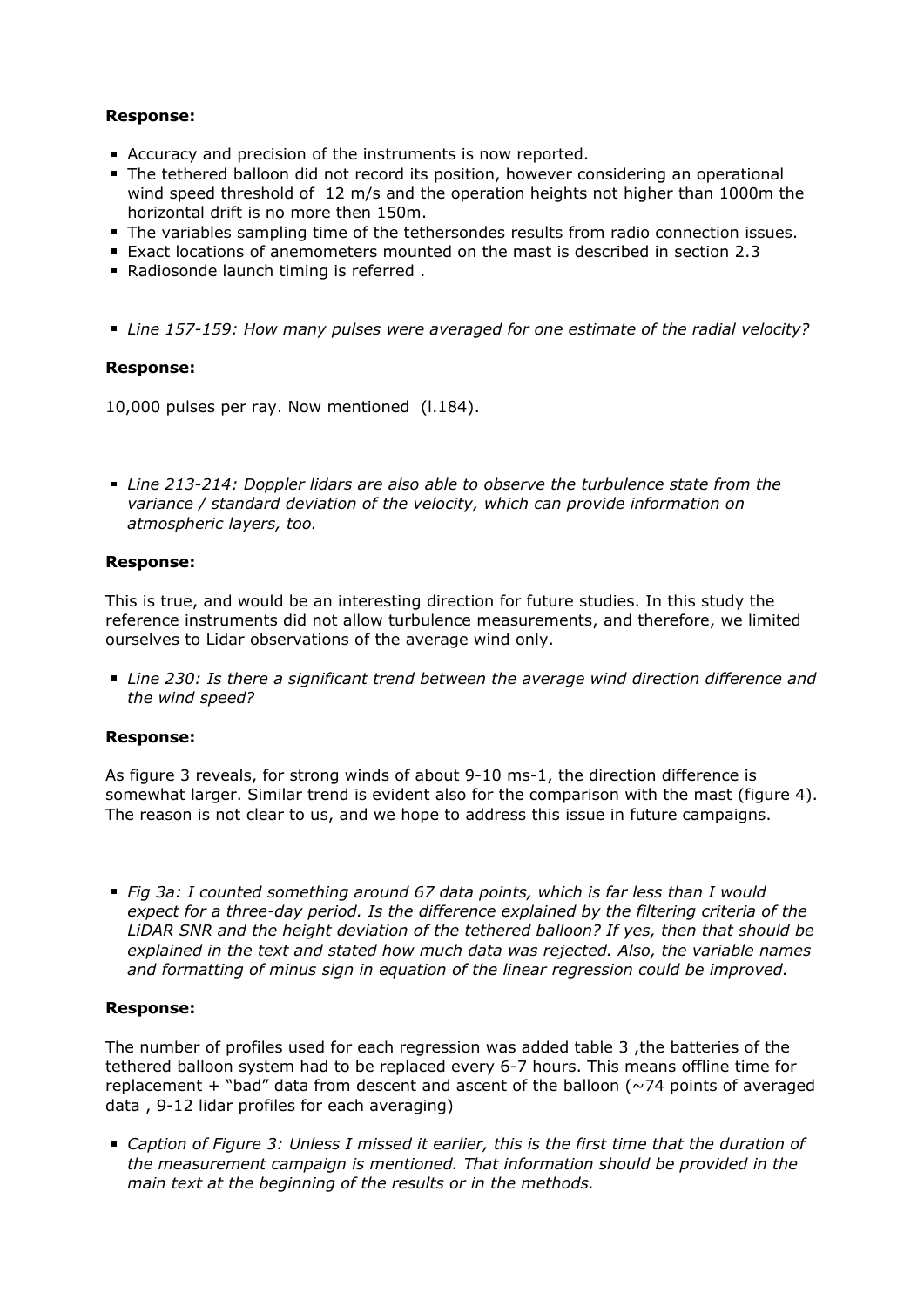#### **response**:

Dates are now mentioned in the beginning of section 2.

*Line 240-241: Is there also a difference between the two height levels? One would also expect to see larger differences closer to the surface. If the authors can extract stability information from the measurements, the dependency of the errors to the stability could be also interesting (as it affects the horizontal homogeneity).*

### **Response:**

- Difference between the two heights was checked and found insignificant ( $R^2$  of 0.94 for the low boom and 0.95 for the high boom).
- Differences between stabilities yielded  $R^2$  0.95 for daytime and  $R^2$  0.83 for nighttime. Although one would expect night time to yield better results (due to lower noise and better lateral homogeneity), our results show the opposite. The reason is that the wind speed vertical gradient in stable (night time) conditions in the few hundred meters close to the ground is much stronger than during neutral or unstable conditions. Since the Lidar spatially convolves over the pulse length, error is accumulated when comparing to an in situ instrument.
- *Figure 4a: As for the previous figure, the number of the data points is not clear to me. Is the figure showing both tower booms together? Has there been some filtering criteria applied to the data? As it is, I believe there are not enough data points for both booms and too many for a single boom.*

### **Response:**

The mast comparison shows both booms.The number of averaged profiles was 96 (9-12 lidar profiles for each averaging period) resulting in 192 points for both booms.

*Figure 5 and 6: It should be clarified if the SNR threshold from the methods section applied to those figures.*

# **Response:**

The caption of figure 5 addresses this issue

*Line 350: While wind direction seems to agree, the wind speed is overestimated quite a lot by the model (more than a factor of two at times it seems). Therefore, I recommend providing objective error values instead of using satisfactorily to describe the agreement.*

### **Response:**

Figures 10 and 11 (in the revised ms) were modified to reflect wind direction and speed differences.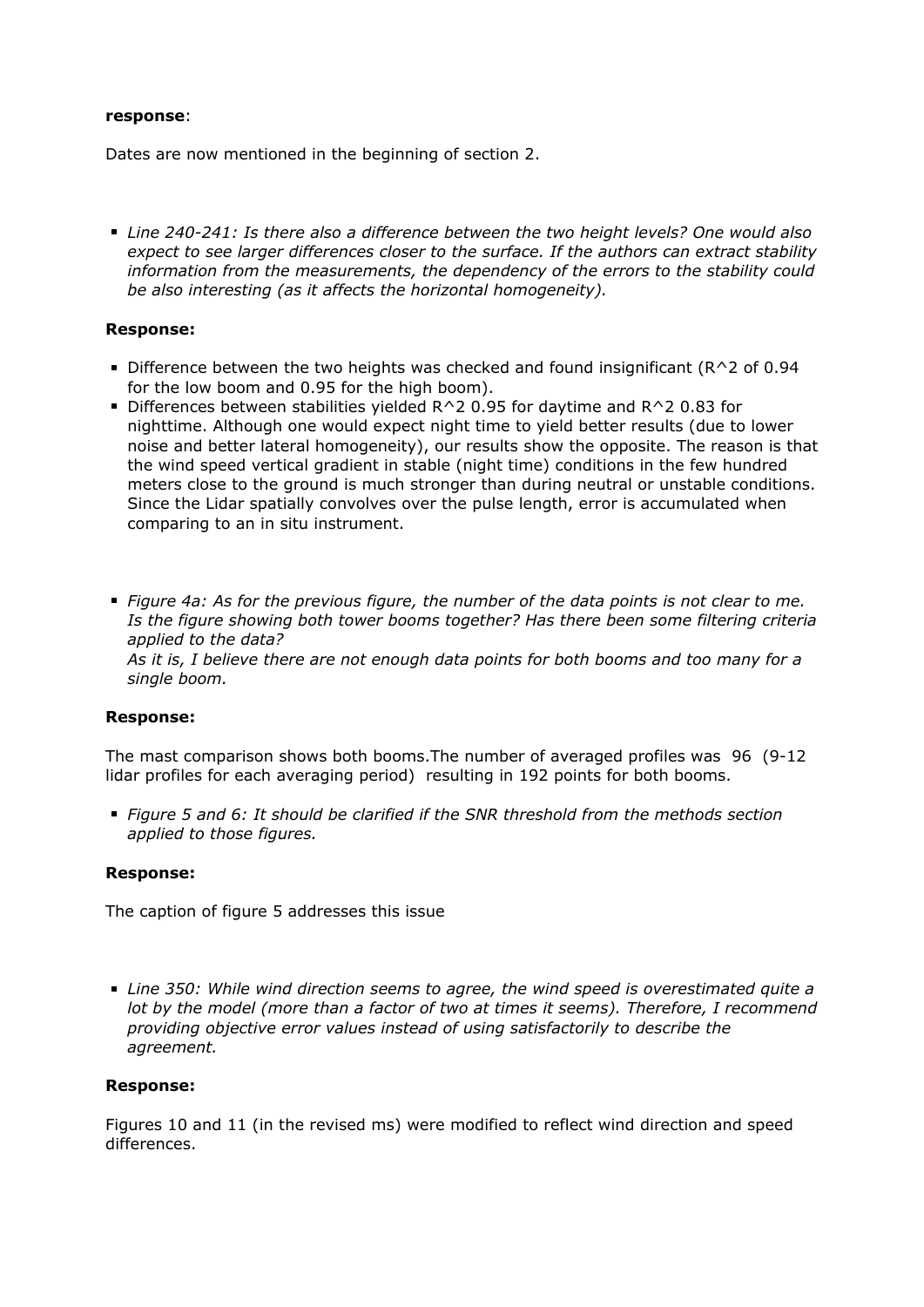*Figure 9 and 10: It might improve clarity of the figures, if the wind speed and wind direction information is separated into two panels.*

#### **Response:**

Figures 10 and 11 (in the revised ms) were modified to reflect wind direction and speed differences.

*Figure 11: Indicating the times of sunrise and sunset would help following the discussion.*

#### **Response:**

sunrise and sunset times were added to all relevant figures

*Line 407-408: Sentence should specifiy, that the preference of 60° over 80° is for the extraction of wind direction and wind speed (because it might be different, if one would extract other quantities from the measurements).*

### **Response:**

This is explicitly mentioned in the revised manuscript.

*Also, the limitations of the study should be highlighted. Only one site is considered here and the conditions only covered what is considered a radiation driven diurnal cycle of the atmospheric boundary layer.*

#### **Response:**

The new revision highlights the limitation in the introduction and in the discussion chapters.

### **Technical corrections**

*Line 10: Capitalize "D" in Doppler. And I recommend checking the journal guidelines for the capitalization "Lidar".*

### **Response:**

corrected

*Line 45/46: Inconsistent spelling of "Stream Line".*

#### **Response:**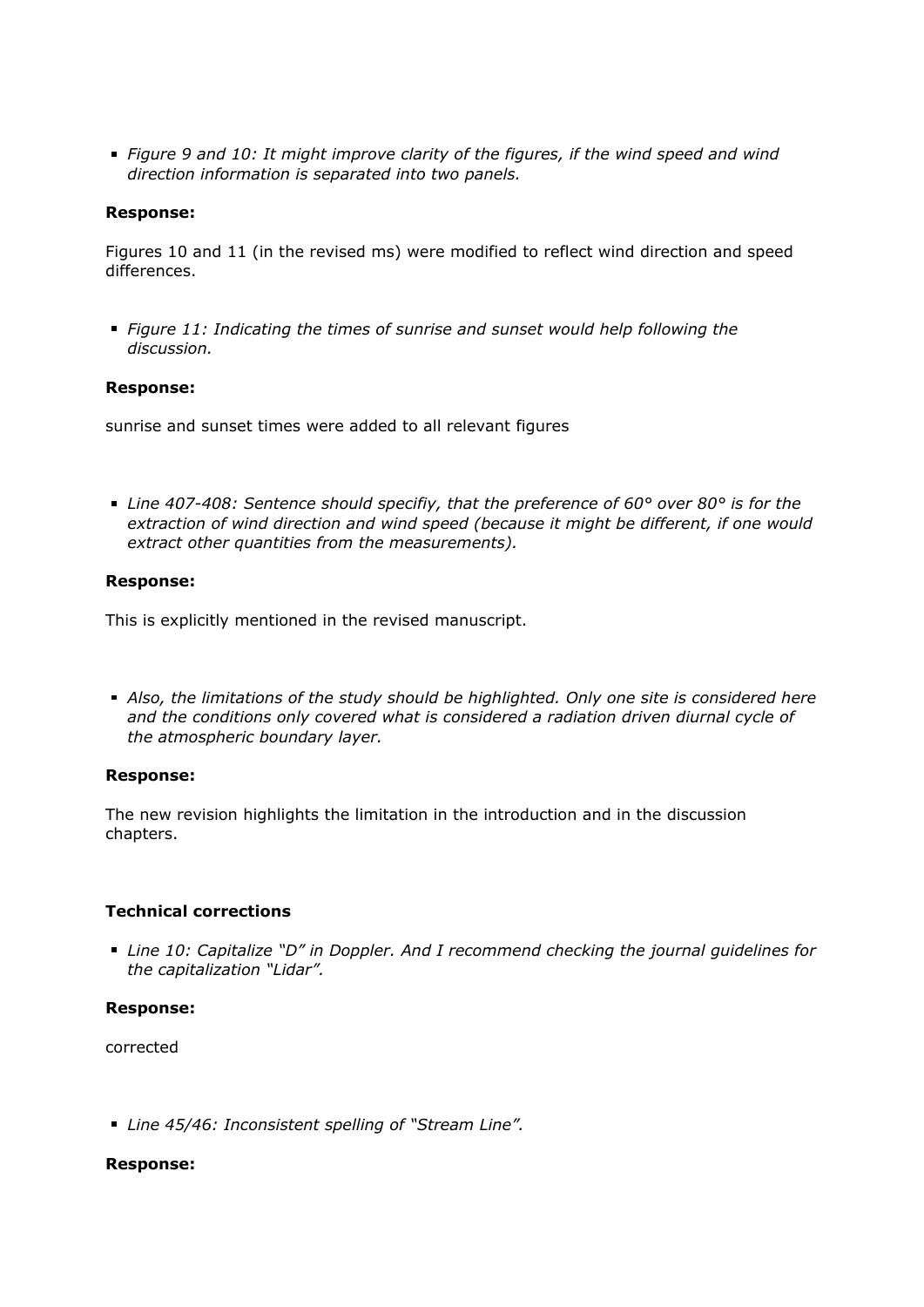# Corrected

*Line 68 and 70: Consider using "horizontal" instead of "lateral". Lateral is some fields used to specify a velocity component perpendicular to the streamwise direction.*

#### **Response:**

Corrected

*Line 74: I believe the abbreviation WRF was not introduced.*

#### **Response:**

Added in the abstract.

*Line 90: Dayan and Ednizik (1999) are also a good reference here. Dayan U, Rodnizki J (1999): The temporal behavior of the atmospheric boundary layer in israel. J. Appl. Meteorol. 38(6):830–836*

#### **Response:**

The reference was added.

*Figure 1: I might be wrong about this, but I believe the acknowledgment policies of Google also require the acknowledgment within the figure itself.*

#### **Response:**

Corrected

*Line 96: I recommend spelling out "four" here (similar instances throughout the text later on e.g. line 123, ).*

#### **Response:**

Corrected

*Table 2: Check units and number formatting throughout the table. Also, is the angle range reported for the zenith correct?*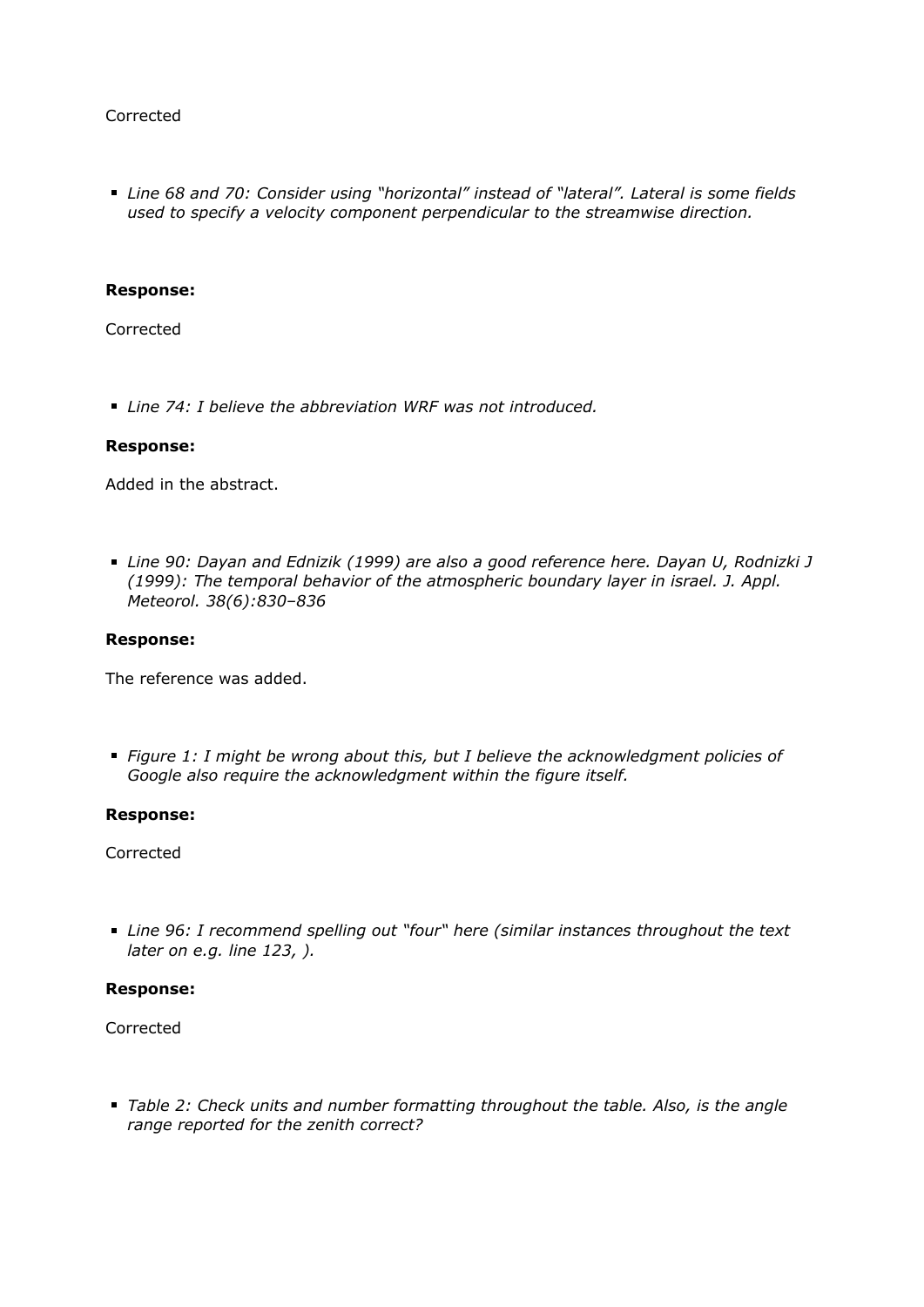# **Response:**

Units were organized better.

The elevation angle is correct - the manufacturer meant that the lidar is able to scan 180 degrees in elevation  $+3$  degrees under horizon in both limits of the scan (this is a physical ability). corrected to the range -3-90 degrees.

*Line 125: Spaces between number and unit.*

#### **Response:**

Corrected

Line 143: Double citation.

#### **Response:**

#### Corrected

*Line 147: Remove brackets from citations that are embedded into the sentence (also in line 166, 177 etc.).*

# **Response:**

### Corrected

*Line 151 and 211: Formatting of the subsection heading.*

### **Response:**

#### corrected

*Line 184: Remove "out".*

#### **Response:**

Corrected

*Caption of Figure 3: The beginning of the figure caption is usually capitalized.*

corrected

# **Response:**